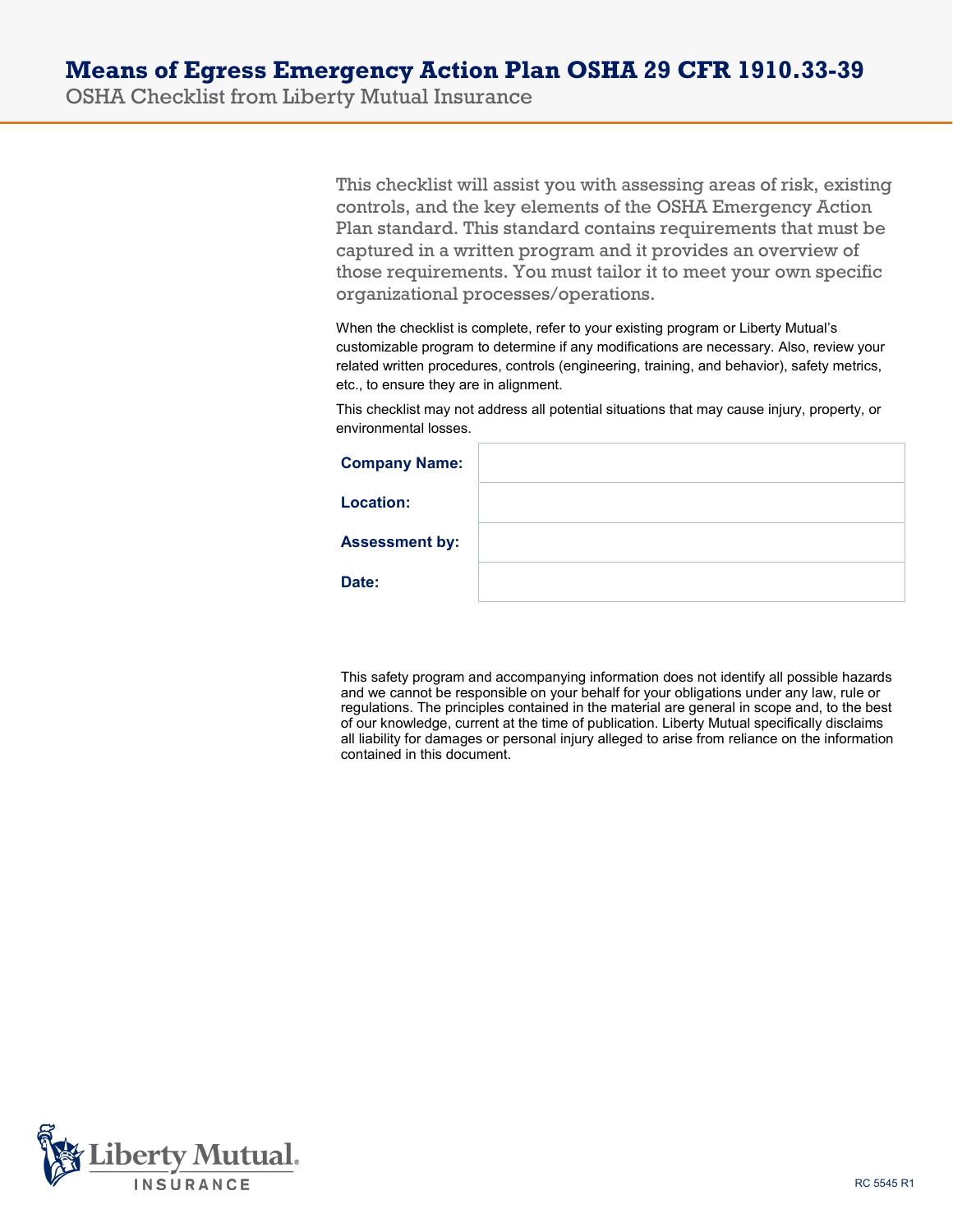| <b>OK</b> | No | N/A | <b>Key Elements</b>                                                                                                                                                                                                                                                                                                                                                                                                                                                                                                                                                    | <b>Assessment/Comments</b> |
|-----------|----|-----|------------------------------------------------------------------------------------------------------------------------------------------------------------------------------------------------------------------------------------------------------------------------------------------------------------------------------------------------------------------------------------------------------------------------------------------------------------------------------------------------------------------------------------------------------------------------|----------------------------|
|           |    |     | <b>Best Practices</b>                                                                                                                                                                                                                                                                                                                                                                                                                                                                                                                                                  |                            |
|           |    |     | One key individual is responsible for overseeing the<br>Emergency Action program who can make decisions<br>and take action to audit and improve the program.                                                                                                                                                                                                                                                                                                                                                                                                           |                            |
|           |    |     | Copies of company policies and guidelines regarding<br>the program are available at the facility that supports<br>the various program elements.                                                                                                                                                                                                                                                                                                                                                                                                                        |                            |
|           |    |     | Adequate communication about program<br>requirements among facility personnel occurs.                                                                                                                                                                                                                                                                                                                                                                                                                                                                                  |                            |
|           |    |     | Program team members receive adequate training<br>and education about the requirements to understand<br>the goals and policies of the site-specific program.                                                                                                                                                                                                                                                                                                                                                                                                           |                            |
|           |    |     | Managers, supervisors, and employees are evaluated<br>on their support of compliance programs during<br>personnel performance reviews.                                                                                                                                                                                                                                                                                                                                                                                                                                 |                            |
|           |    |     | Help Note: The emergency action plan should address emergencies that may reasonably<br>be expected in the workplace. Examples include fire; toxic chemical releases, hurricanes,<br>tornadoes, blizzards, floods, etc.<br>Best practices on Emergency Action Plans can be found in:<br>1. NFPA 1600, Standard on Disaster/Emergency Management and Business Continuity<br>Programs.<br>2. FEMA 141, Emergency Management Guide for Business and Industry.<br>3. OSHA eTool: Evacuation Plans and Procedures<br>(http://www.osha.gov/SLTC/etools/evacuation/index.html) |                            |
|           |    |     | <b>Emergency Action Planning Procedure</b>                                                                                                                                                                                                                                                                                                                                                                                                                                                                                                                             |                            |
|           |    |     | 1910.38(b) A formal written Emergency Action Plan is<br>in place.                                                                                                                                                                                                                                                                                                                                                                                                                                                                                                      |                            |
|           |    |     | Help Note: An emergency action plan must be in writing, kept in the workplace, and be<br>available to employees for review. However, an employer with 10 or fewer employees may<br>communicate the plan orally to employees.                                                                                                                                                                                                                                                                                                                                           |                            |
|           |    |     | 1910.38(c) The emergency action plan includes:                                                                                                                                                                                                                                                                                                                                                                                                                                                                                                                         |                            |
|           |    |     | Procedures for reporting a fire or other<br>emergency.                                                                                                                                                                                                                                                                                                                                                                                                                                                                                                                 |                            |
|           |    |     | Procedures for emergency evacuation,<br>including type of evacuation and exit route<br>assignments.                                                                                                                                                                                                                                                                                                                                                                                                                                                                    |                            |
|           |    |     | Procedures to be followed by employees who<br>remain to operate critical plant operations<br>before they evacuate.                                                                                                                                                                                                                                                                                                                                                                                                                                                     |                            |
|           |    |     | Procedures to account for all employees after<br>evacuation.                                                                                                                                                                                                                                                                                                                                                                                                                                                                                                           |                            |
|           |    |     | Procedures to be followed by employees<br>performing rescue or medical duties.                                                                                                                                                                                                                                                                                                                                                                                                                                                                                         |                            |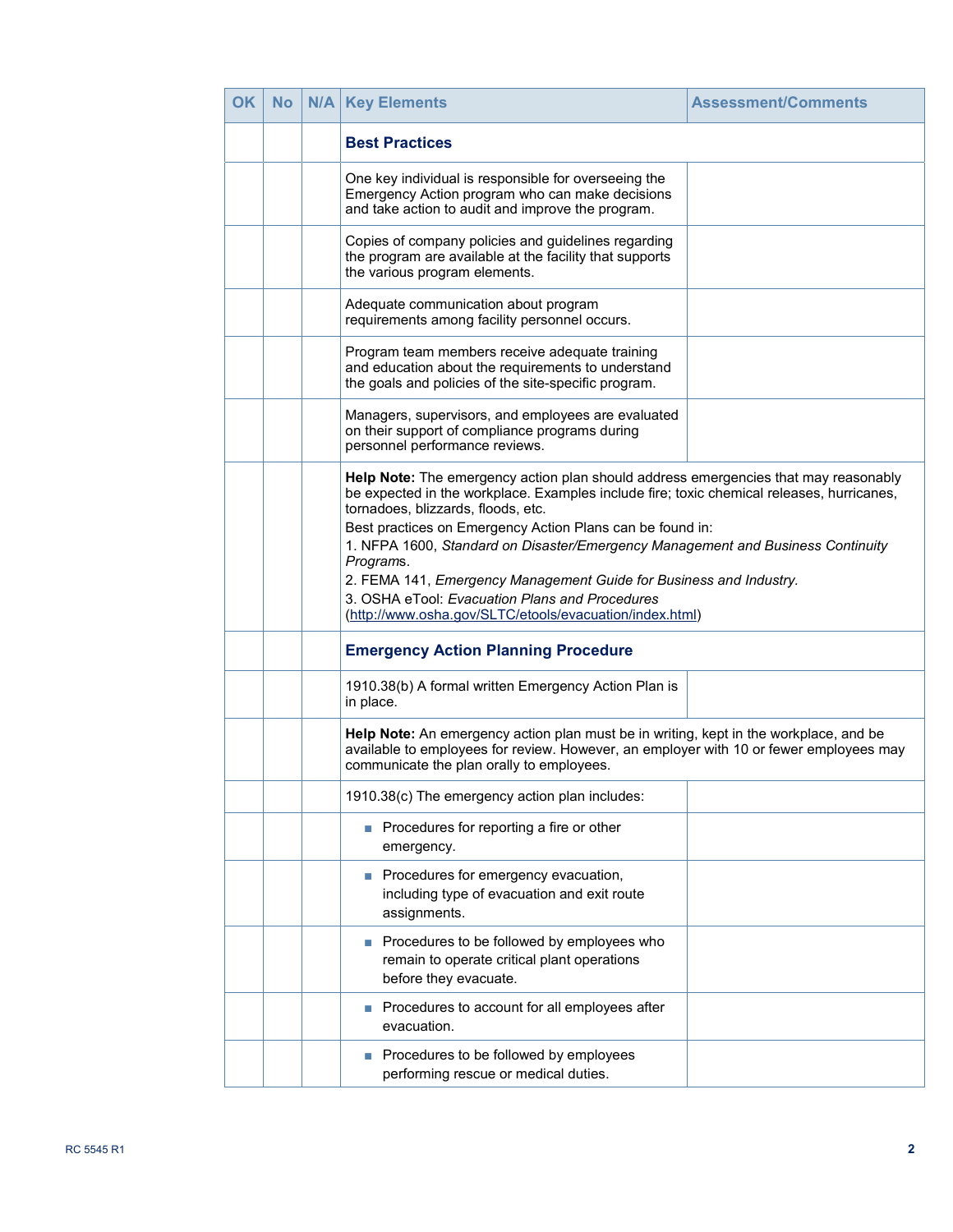| <b>Emergency Action Planning Procedure (Cont'd)</b>                                                                                                                                                                                                                                                                                                                                                                                                                                                                                                                                                                                                                                                                                                        |  |
|------------------------------------------------------------------------------------------------------------------------------------------------------------------------------------------------------------------------------------------------------------------------------------------------------------------------------------------------------------------------------------------------------------------------------------------------------------------------------------------------------------------------------------------------------------------------------------------------------------------------------------------------------------------------------------------------------------------------------------------------------------|--|
| The name or job title of every employee who<br>E<br>may be contacted by employees who need<br>more information about the plan or an<br>explanation of their duties under the plan.                                                                                                                                                                                                                                                                                                                                                                                                                                                                                                                                                                         |  |
| Help Note: Floor plans or workplace maps that clearly show emergency escape routes<br>should be included in the emergency action plan. Color coding will aid employees in<br>determining their route assignments.<br>The plan should also include and explain in detail which rescue and medical first aid duties<br>are to be performed and by whom. All employees are to be told what actions they should<br>take in the emergency situations that the employer anticipates may occur in the workplace.                                                                                                                                                                                                                                                  |  |
| <b>Emergency Alarm System</b>                                                                                                                                                                                                                                                                                                                                                                                                                                                                                                                                                                                                                                                                                                                              |  |
| 1910.38(d) An employee alarm system that uses a<br>distinctive signal for each purpose and complies with<br>the requirements in OSHA 29 CFR 1910.165 is<br>installed and maintained.                                                                                                                                                                                                                                                                                                                                                                                                                                                                                                                                                                       |  |
| Help Note: The employee alarm shall be capable of being perceived above ambient noise or<br>light levels by all employees in the affected portions of the workplace. Tactile devices may<br>be used to alert those employees who would not otherwise be able to recognize an audible<br>or visual alarm.                                                                                                                                                                                                                                                                                                                                                                                                                                                   |  |
| <b>Training</b>                                                                                                                                                                                                                                                                                                                                                                                                                                                                                                                                                                                                                                                                                                                                            |  |
| 1910.38(e) Employees are designated and trained to<br>assist in the safe and orderly evacuation of other<br>employees.                                                                                                                                                                                                                                                                                                                                                                                                                                                                                                                                                                                                                                     |  |
| Help Note: Ensure that an adequate number of employees are available at all times during<br>working hours to act as evacuation wardens. Generally, one warden for each twenty<br>employees in the workplace should be able to provide adequate guidance and instruction at<br>the time of a fire emergency.<br>Train the employees selected as wardens about complete workplace layout and alternative<br>escape routes from the workplace. After the desired degree of evacuation is completed,<br>wardens should be able to account for or otherwise verify that all employees are in the safe<br>areas. In buildings with several places of employment, employers are encouraged to<br>coordinate their plans with the other employers in the building. |  |
| <b>Plan Review and Communication</b>                                                                                                                                                                                                                                                                                                                                                                                                                                                                                                                                                                                                                                                                                                                       |  |
| 1910.38(f) The emergency action plan is reviewed<br>with each employee covered by the plan:                                                                                                                                                                                                                                                                                                                                                                                                                                                                                                                                                                                                                                                                |  |
| ■ When the plan is developed or the employee is<br>assigned initially to a job.                                                                                                                                                                                                                                                                                                                                                                                                                                                                                                                                                                                                                                                                            |  |
| ■ When the employee's responsibilities under the<br>plan change.                                                                                                                                                                                                                                                                                                                                                                                                                                                                                                                                                                                                                                                                                           |  |
| When the plan is changed.                                                                                                                                                                                                                                                                                                                                                                                                                                                                                                                                                                                                                                                                                                                                  |  |
| Help Note: A good time to communicate the Emergency Action Plan with employees is<br>during orientation or the first few days on the job or when an employee changes jobs or<br>responsibilities. Review the plan annually.                                                                                                                                                                                                                                                                                                                                                                                                                                                                                                                                |  |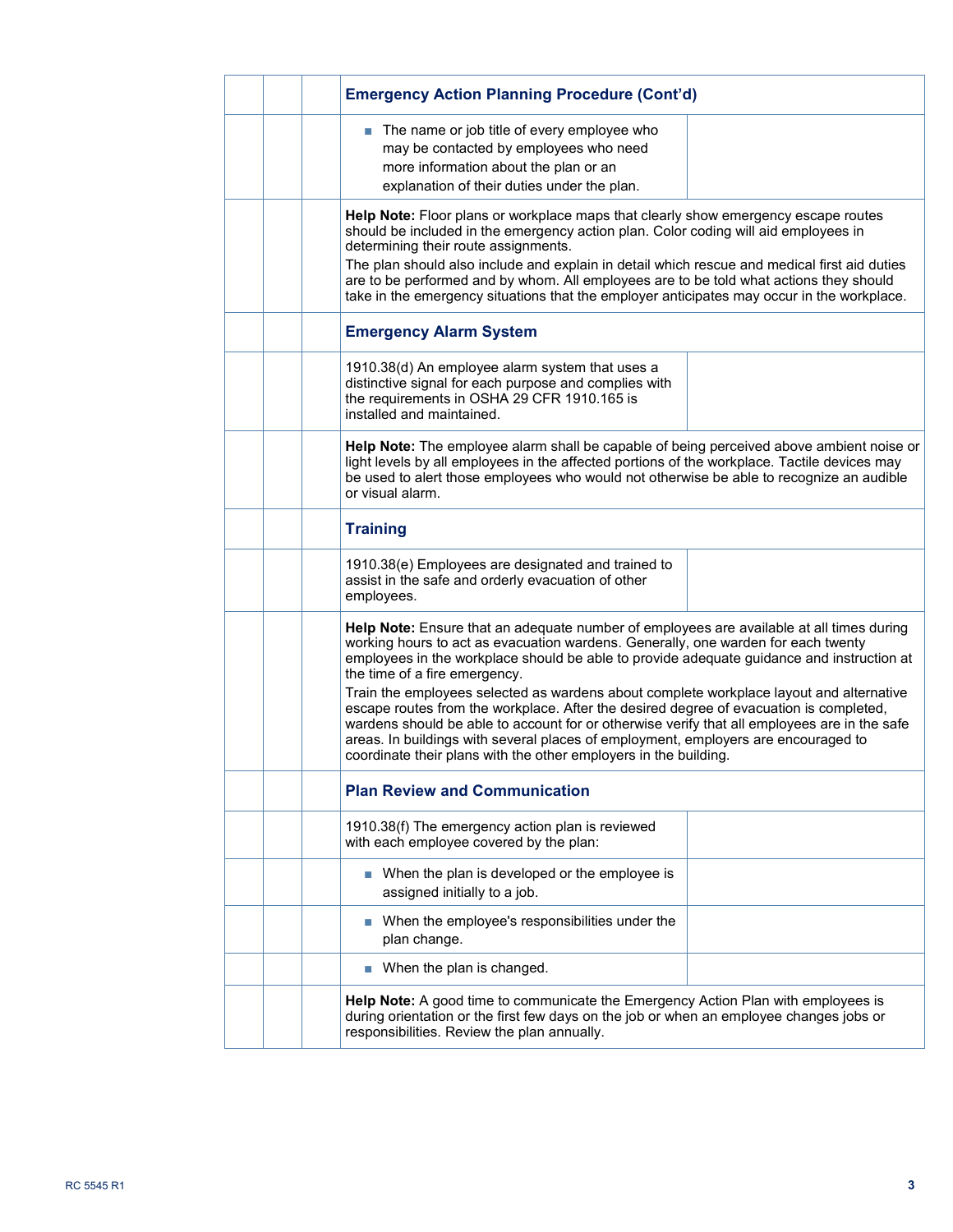|  | <b>Exit Route Design and Construction</b>                                                                                                                                                                                                                                                                                                                                                                    |  |
|--|--------------------------------------------------------------------------------------------------------------------------------------------------------------------------------------------------------------------------------------------------------------------------------------------------------------------------------------------------------------------------------------------------------------|--|
|  | 1910.36(a) Exit routes include the following as part of<br>design and construction:                                                                                                                                                                                                                                                                                                                          |  |
|  | Each exit route is a permanent part of the<br>П<br>workplace.                                                                                                                                                                                                                                                                                                                                                |  |
|  | Construction materials used to separate an exit<br>from other parts of the workplace are 1-hour fire<br>resistance-rating if the exit connects three or<br>fewer stories, and a 2-hour fire resistance-rating<br>if the exit connects four or more stories.                                                                                                                                                  |  |
|  | ■ Exits have only those openings necessary to<br>allow access to the exit from occupied areas of<br>the workplace or to the exit discharge. An<br>opening into an exit must be protected by a self-<br>closing fire door that remains closed or<br>automatically closes in an emergency upon the<br>sounding of a fire alarm or employee alarm<br>system.                                                    |  |
|  | Help Note 1: To verify exit route provisions, review the current edition of NFPA 101 Life<br>Safety Code as another check point. Also your research should include reviewing OSHA<br>General Industry standards 1910.34, 1910.36, and 1910.37 to determine how they impact<br>your workplace readiness plan.                                                                                                 |  |
|  | Help Note 2: Each fire door, including its frame and hardware, must be listed or approved by<br>a nationally recognized testing laboratory, per OSHA Section 1910.155(c)(3)(iv)(A). This<br>section defines "listed" and § 1910.7 defines a "nationally recognized testing laboratory."                                                                                                                      |  |
|  | <b>Number of Exit Routes</b>                                                                                                                                                                                                                                                                                                                                                                                 |  |
|  | 1910.36(b) Number of exit routes are as follows:                                                                                                                                                                                                                                                                                                                                                             |  |
|  | Two exit routes are available in the workplace to<br>$\overline{\phantom{a}}$<br>permit prompt evacuation of employees and<br>other building occupants during an emergency,<br>except as allowed in Help Note below. Exit<br>routes are located as far away as practical from<br>each other so that if one exit route is blocked by<br>fire or smoke, employees can evacuate using<br>the second exit route. |  |
|  | More than two exit routes are available in the<br>workplace if the number of employees, the size<br>of the building, its occupancy, or the<br>arrangement of the workplace is such that all<br>employees would not be able to evacuate safely<br>during an emergency.                                                                                                                                        |  |
|  | Help Note: Where possible and practical, two exit<br>routes are always preferred. The exception, OSHA<br>standard 1910.36(b)(3), is stated as: A single exit<br>route is permitted where the number of employees, the<br>size of the building, its occupancy, or the arrangement<br>of the workplace is such that all employees would be<br>able to evacuate safely during an emergency.                     |  |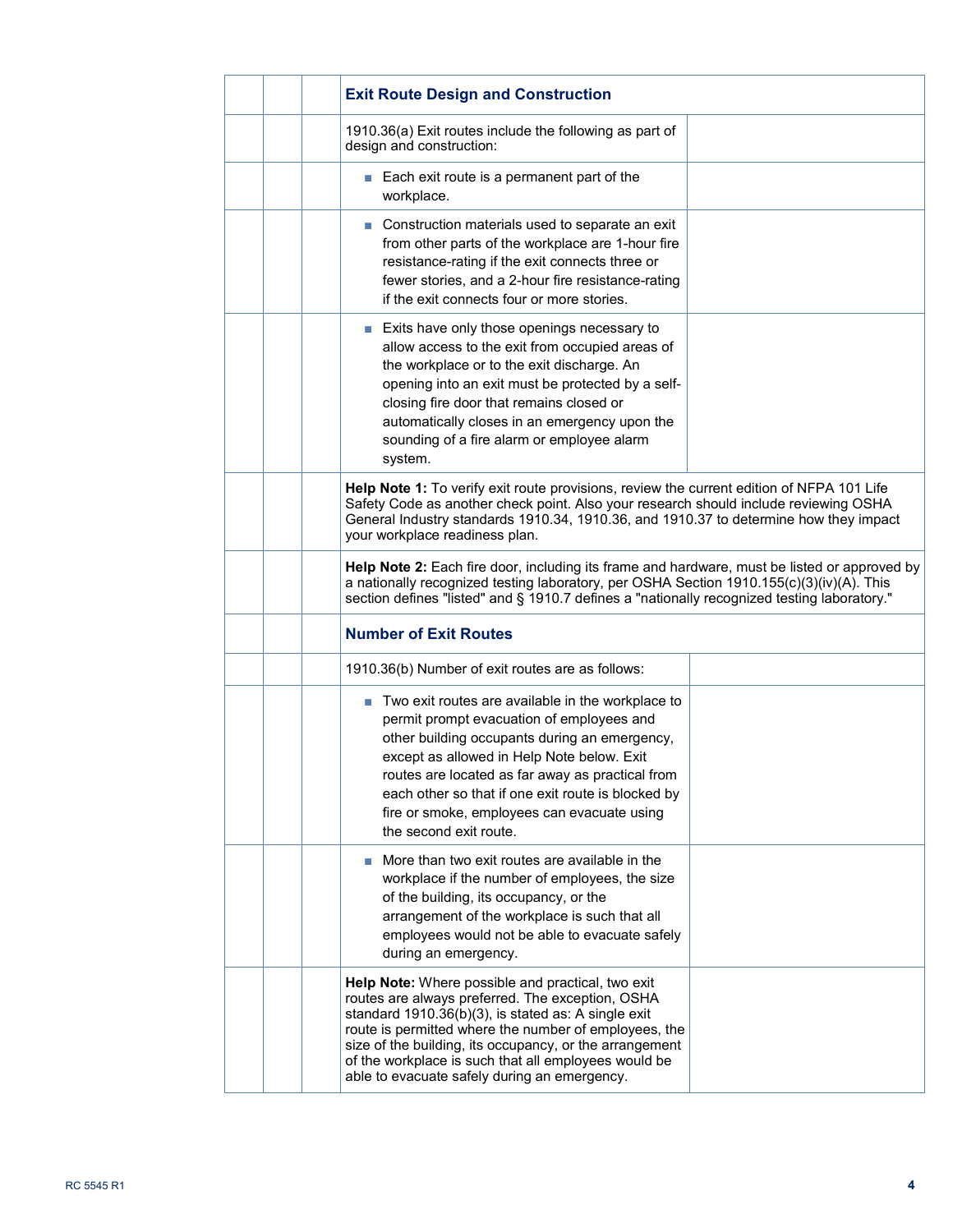| <b>OK</b> | <b>No</b> | N/A | <b>Key Elements</b>                                                                                                                                                                                                                                                                                                                                                                                                                                                                             | <b>Assessment/Comments</b> |
|-----------|-----------|-----|-------------------------------------------------------------------------------------------------------------------------------------------------------------------------------------------------------------------------------------------------------------------------------------------------------------------------------------------------------------------------------------------------------------------------------------------------------------------------------------------------|----------------------------|
|           |           |     | <b>Exit Details</b>                                                                                                                                                                                                                                                                                                                                                                                                                                                                             |                            |
|           |           |     | 1910.36(c-f) All exits have the following<br>characteristics:                                                                                                                                                                                                                                                                                                                                                                                                                                   |                            |
|           |           |     | Each exit discharge leads directly outside or to a<br>street, walkway, refuge area, public way, or open<br>space with access to the outside, large enough to<br>accommodate the building occupants likely to use the<br>exit route. Exit stairs that continue beyond the level on<br>which the exit discharge is located must be interrupted<br>at that level by doors, partitions, or other effective<br>means that clearly indicate the direction of travel<br>leading to the exit discharge. |                            |
|           |           |     | Exit doors are unlocked and able to open from the<br>inside at all times without keys, tools, or special<br>knowledge except as allowed in Help Note 1 below.<br>Exit route doors must be free of any device or alarm<br>that could restrict emergency use if the device or<br>alarm fails.                                                                                                                                                                                                     |                            |
|           |           |     | Side-hinged doors are used to connect any room to an<br>exit route and swing out in the direction of exit travel (if<br>the room is designed to be occupied by more than 50<br>people or if the room is a high hazard area).                                                                                                                                                                                                                                                                    |                            |
|           |           |     | Exit routes support the maximum permitted occupant<br>load for each floor served. The capacity of an exit<br>route may not decrease in the direction of exit route<br>travel to the exit discharge.                                                                                                                                                                                                                                                                                             |                            |
|           |           |     | Help Note 1: As specified in OSHA standard 1910.36(d)(3), an exit route door may be<br>locked from the inside only in mental, penal, or correctional facilities, and then only if<br>supervisory personnel are continuously on duty and the employer has a plan to remove<br>occupants from the facility during an emergency.                                                                                                                                                                   |                            |
|           |           |     | Help Note 2: Information regarding "Occupant load" is located in Chapter 7 of NFPA 101-<br>2015, Life Safety Code.                                                                                                                                                                                                                                                                                                                                                                              |                            |
|           |           |     | Maintenance, Safeguards, and Operational Features for Exit Routes                                                                                                                                                                                                                                                                                                                                                                                                                               |                            |
|           |           |     | 1910.37(a-e) All exit routes have the following<br>characteristics:                                                                                                                                                                                                                                                                                                                                                                                                                             |                            |
|           |           |     | Exit routes must be arranged so that employees<br>E<br>will not have to travel toward a high hazard area<br>unless the path of travel is effectively shielded<br>from the high hazard area by suitable partitions<br>or other physical barriers.                                                                                                                                                                                                                                                |                            |
|           |           |     | Exit routes must be free and unobstructed. No<br>materials or equipment may be placed either<br>permanently or temporarily within the exit route.                                                                                                                                                                                                                                                                                                                                               |                            |
|           |           |     | Exit routes must be kept free of explosive or<br>highly flammable furnishings or other<br>decorations.                                                                                                                                                                                                                                                                                                                                                                                          |                            |
|           |           |     | The exit access must not go through a room that<br>can be locked, such as a bathroom, nor may it<br>lead into a dead-end corridor.                                                                                                                                                                                                                                                                                                                                                              |                            |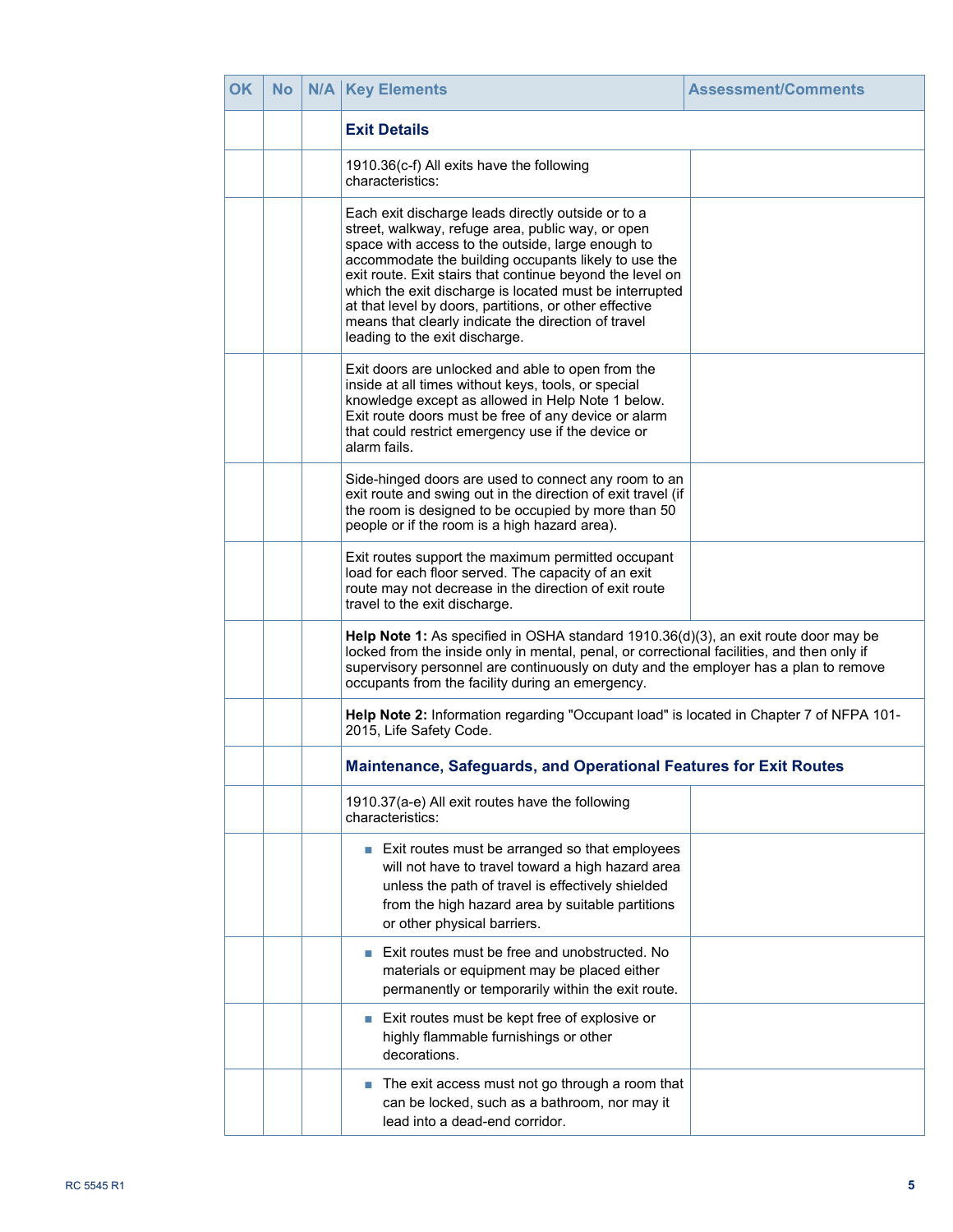| Maintenance, Safeguards, and Operational Features for Exit Routes (Cont'd)                                                                                                                                                                                                                                                           |  |
|--------------------------------------------------------------------------------------------------------------------------------------------------------------------------------------------------------------------------------------------------------------------------------------------------------------------------------------|--|
| Stairs or a ramp must be provided where the exit<br>route is not substantially level.                                                                                                                                                                                                                                                |  |
| Safeguards designed to protect employees<br>during an emergency (e.g., sprinkler systems,<br>alarm systems, fire doors, exit lighting) must be<br>in proper working order at all times.                                                                                                                                              |  |
| ■ Each exit route must be adequately lighted so<br>that an employee with normal vision can see<br>along the exit route.                                                                                                                                                                                                              |  |
| Each exit must be clearly visible and marked by<br>E<br>a sign reading "Exit."                                                                                                                                                                                                                                                       |  |
| Each exit route door must be free of decorations<br>п<br>or signs that obscure the visibility of the exit<br>route door.                                                                                                                                                                                                             |  |
| If the direction of travel to the exit or exit<br>discharge is not immediately apparent, signs<br>must be posted along the exit access indicating<br>the direction of travel to the nearest exit and exit<br>discharge. Additionally, the line-of-sight to an<br>exit sign must clearly be visible at all times.                     |  |
| Each doorway or passage along an exit access<br><b>I</b><br>that could be mistaken for an exit must be<br>marked "Not an Exit" or similar designation, or<br>be identified by a sign indicating its actual use<br>(e.g., closet).                                                                                                    |  |
| ■ Each exit sign must be illuminated to a surface<br>value of at least five foot-candles (54 lux) by a<br>reliable light source and be distinctive in color.<br>Self-luminous or electroluminescent signs that<br>have a minimum luminance surface value of at<br>least .06 footlamberts (0.21 cd/m <sup>2</sup> ) are<br>permitted. |  |
| Each exit sign must have the word "Exit" in<br>П<br>plainly legible letters not less than six inches<br>(15.2 cm) high, with the principal strokes of the<br>letters in the word "Exit" not less than three-<br>fourths of an inch (1.9 cm) wide.                                                                                    |  |
| Fire retardant paints or solutions must be<br>renewed as often as necessary to maintain their<br>fire retardant properties.                                                                                                                                                                                                          |  |
| Exit routes must be maintained during<br>construction, repairs, or alterations.                                                                                                                                                                                                                                                      |  |